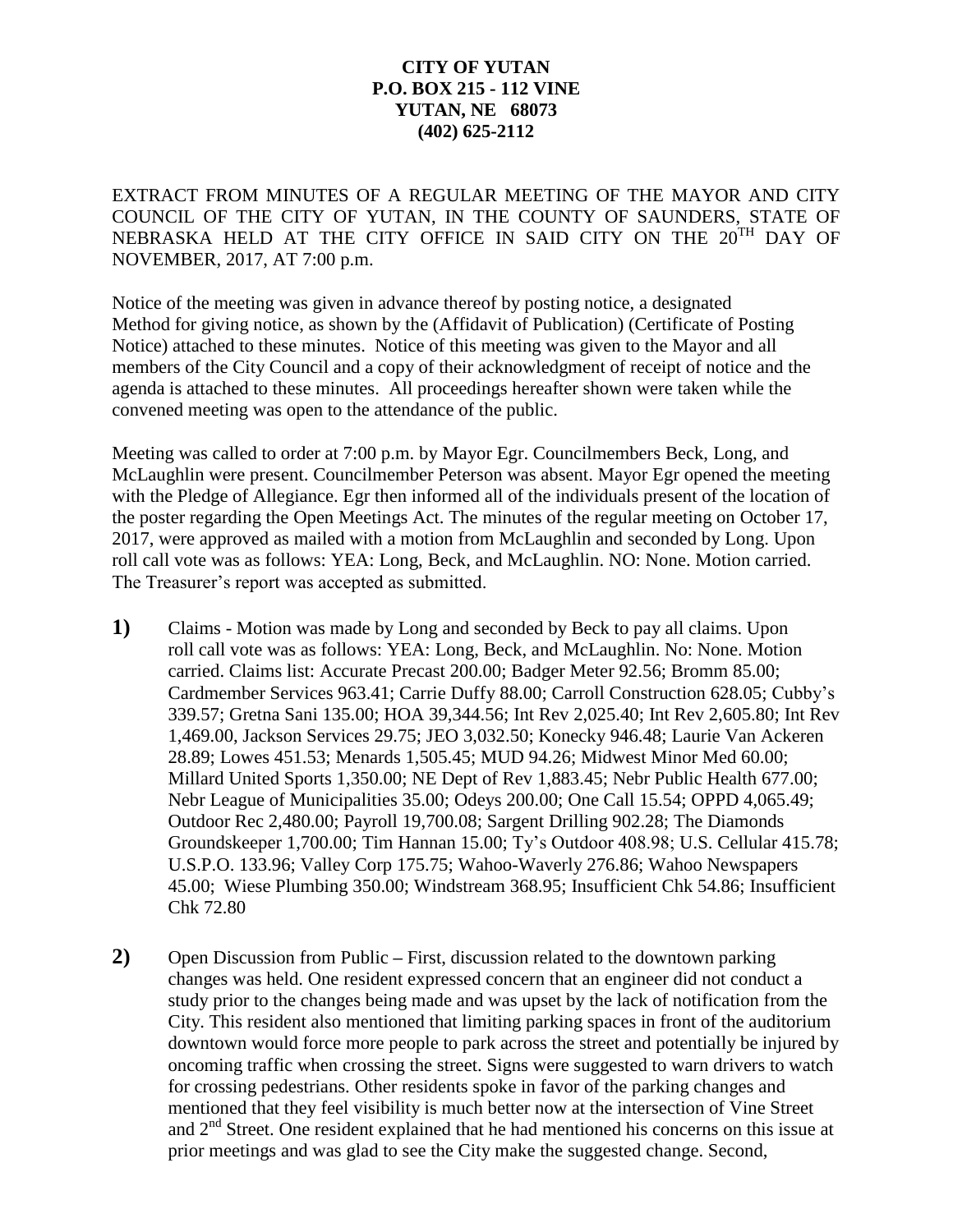discussion was also held related to a need for a disposal space for leaves and yard waste. One resident mentioned that he would typically burn such items but has been asked not to do so; this resident was advised that this issue would be discussed during item 7 of the agenda. Lastly, one resident requested that the date and time of council meetings be displayed on the electric sign by the highway. He was told that the Clerk would now advertise the meetings on the sign every month.

- **3)** Building permits #1494-1503 were submitted. A motion was made by Long and seconded by Beck to approve permits #1494-1503 as submitted. Upon roll call vote was as follows. YEA: Long, Beck, and McLaughlin. NO: None. Motion carried.
- **4)** Supervisor's reports were submitted.
- **5)** Discussion was held regarding the agreement proposed by Maguire Iron to routinely inspect and clean the City's water tower on a biannual basis. Utility Superintendent Wilke informed the Mayor and Council that Maguire Iron has provided all maintenance to the water tower in the past and has done good work. He also explained that entering into this agreement for biannual maintenance would save the City about \$300-350 every two years. A motion was made by Long and seconded by McLaughlin to approve the agreement with Maguire Iron as long as there was a severability clause that would allow the City to terminate the agreement within a reasonable amount of time. Upon roll call vote was as follows. YEA: Long, Beck, and McLaughlin. NO: None. Motion carried.
- **6)** Discussion was held regarding the proposed plan for the Father's Day car show in Yutan. Concerns were expressed about the proposed plan blocking certain streets and intersections, which may cause issues in cases of emergency fire and rescue calls. Alternatives were suggested, and it was ultimately decided that Councilmember Beck would request the Starduster representatives to attend next month's meeting to discuss potential changes to the plan.
- **7)** The need for a dumpsite location was discussed, and various possible locations were suggested. Having a seasonal dumpsite in the corner of the Itan ballfield open during the weekends was discussed as a possibility. A location at the sewer lift station was also suggested. This item will be discussed further at next month's meeting.
- **8) ORDINANCE 733 AN ORDINANCE OF THE CITY OF YUTAN, SAUNDERS COUNTY, NEBRASKA, TO PROVIDE FOR THE REGULATION OF GOLF CARTS ON THE CITY STREETS AND PENALTIES;** A motion to approve the second reading of Ordinance #733 was made by Long and seconded by McLaughlin. Upon roll call vote was as follows: YEA: Long, Beck, and McLaughlin. NO: None. Motion carried.
- **9) ORDINANCE NO. 734AN ORDINANCE OF THE CITY OF YUTAN, SAUNDERS COUNTY, NEBRASKA, TO PROVIDE FOR THE WAGES AND SALARIES OF CERTAIN OFFICERS, APPOINTEES, AND EMPLOYEES OF THE CITY OF YUTAN, NEBRASKA;** This item was tabled until next month's meeting, to allow more time for the completion of employee evaluations.

.